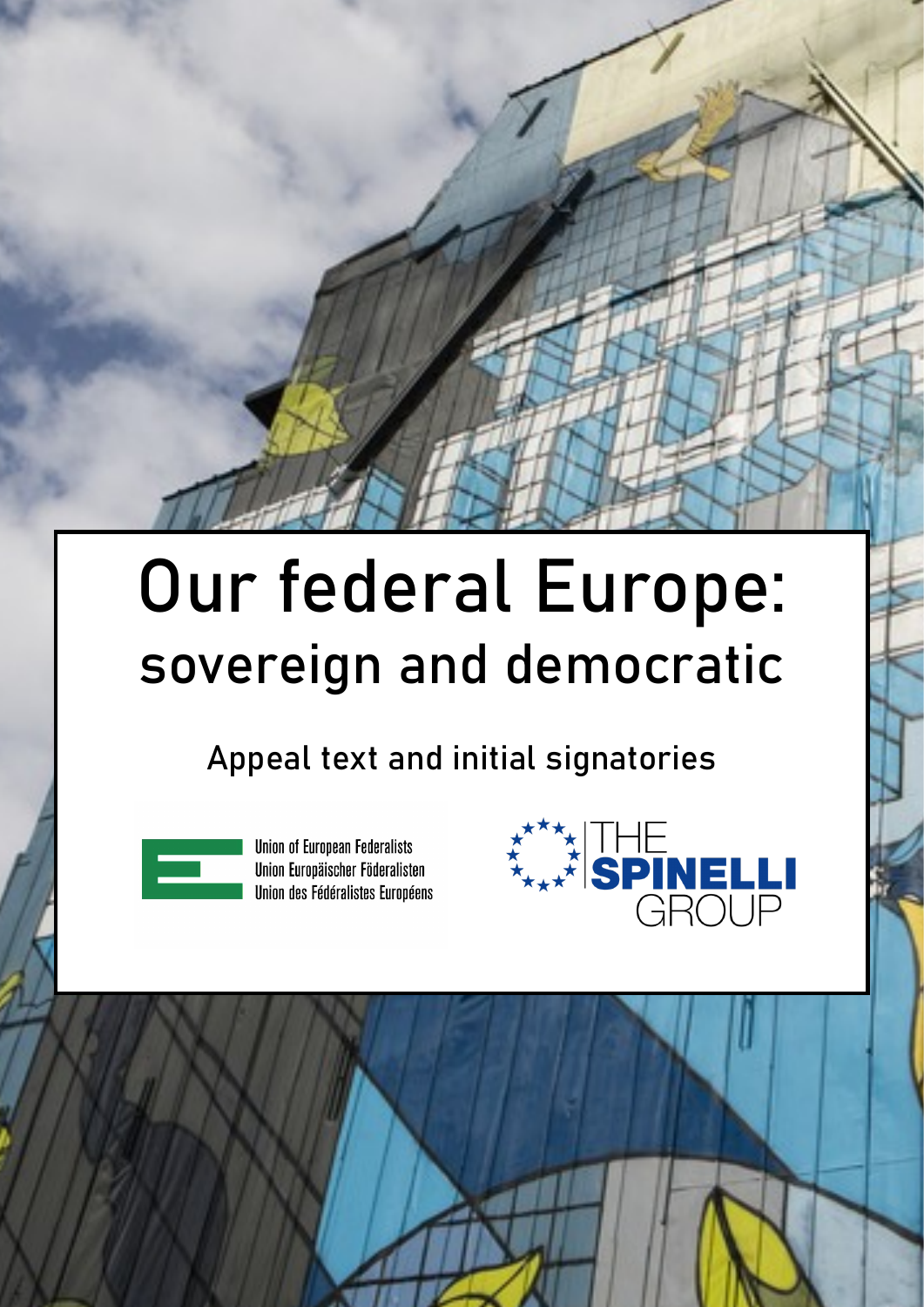At watershed moments in history, communities, to avoid sliding into an irreversible decline, need to be able to adapt their institutions, equipping them to govern new circumstances. After the end of the Cold War, the European Union, with the creation of the monetary union, took a first, crucial step towards adapting its institutions; but it was unable to agree on a true fiscal and social policy for the euro. Later, with the Lisbon Treaty, it strengthened the legislative role of the European Parliament, but again failed to create a strong economic and political union in order to complete the euro.

As a result, the EU was not equipped to react effectively to the first major challenges and crises of the XXI century: the financial crash of 2008, the migration flows of 2015- 2016, the rise of national populism, and the 2016 Brexit referendum. This failure has also resulted in a strengthening of the role of national governments — as shown, for example, by the now excessive concentration of power within the European Council, whose action is blocked by opposing national vetoes —, and in the EU's chronic inability to develop a common foreign policy capable of promoting Europe's common strategic interests.

Now, however, the tune has changed. In the face of an unprecedented public health crisis and the corresponding collapse of its economies, Europe has reacted with unity and resolve, even indicating the way forward for the future of European integration: it has laid the foundations, starting with an unprecedented common vaccination strategy, for a "Europe of Health", and unveiled a recovery plan that will be financed by shared borrowing and repaid with revenue from new EU taxes levied on the digital and financial giants and on polluting industries. This federal plan constitutes a major leap towards the creation of a financial and fiscal Union capable of asserting European sovereignty both domestically and abroad, and as such, it needs to become permanent.

Now, as European citizens, we are eagerly awaiting the start of the Conference on the future of Europe, an event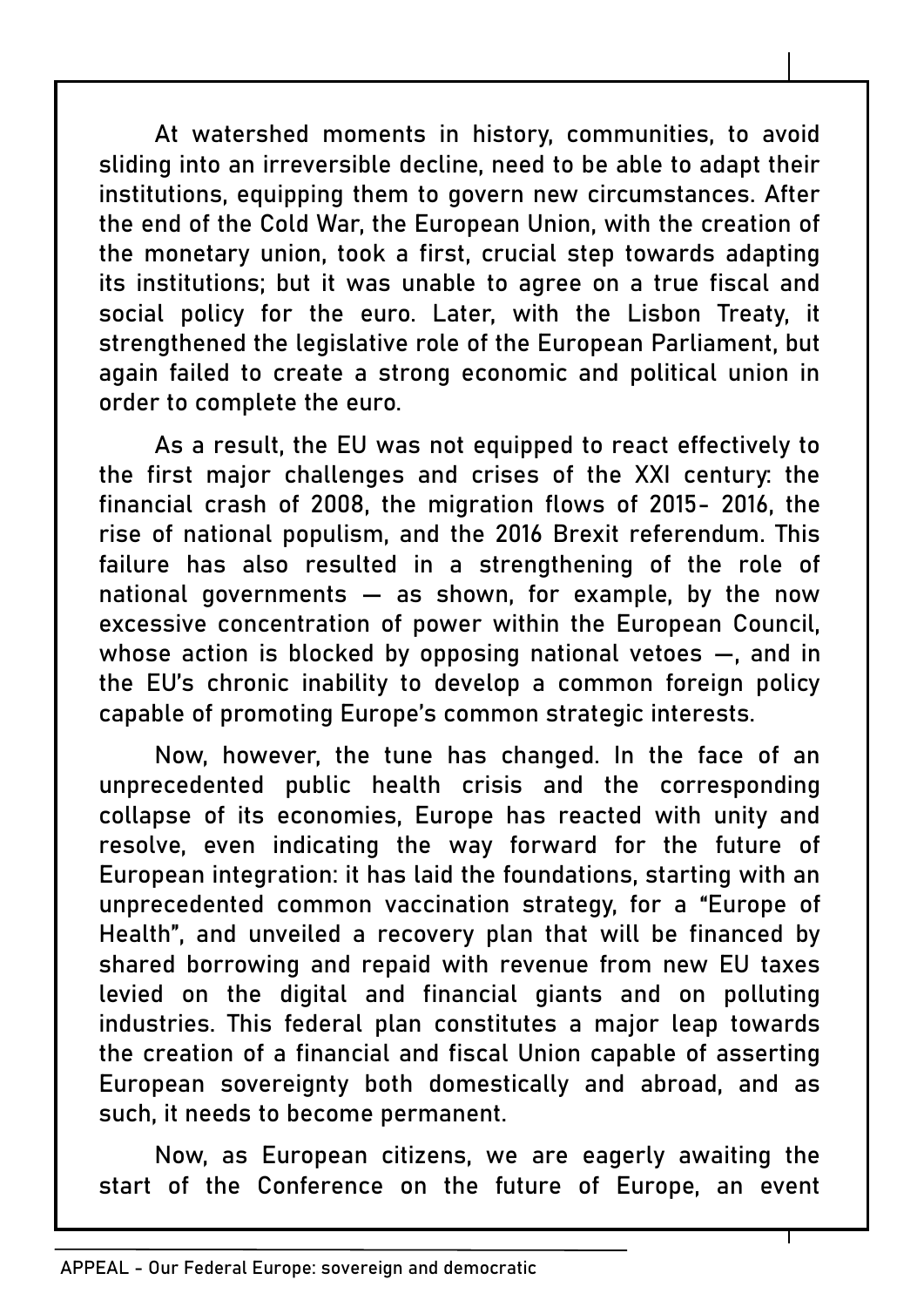designed to bring together citizens, leading exponents of civil society, NGOs, trade unions, and representatives of national and European institutions, to debate and decide how to go about adapting our institutions in a way that will complete the building of our federal Europe. And their efforts must be underpinned by the clear realisation that the fundamental decisions on common borrowing and taxation cannot remain indefinitely in the hands of national governments alone, but must be taken in an effective, transparent and democratic way.

Today, therefore, we need and want a strong, legitimate and properly financed political Union that can tackle the great transnational challenges of our time, acting decisively in a wide range of policy areas, from climate change, growing social inequalities, health and migration to foreign affairs and defence. Moreover, we call for stronger pan-European democracy — real European political parties and movements, and proper campaigns for European elections, based on the creation of a pan-European constituency and transnational electoral lists headed by the candidates for President of the European **Commission** 

We are striving for a Union that is, at the same time, a community of destiny and values, and a model for the new world now taking shape — an example of how countries can live in peace together, build cross-border and social solidarity, and protect human rights, the rule of law, and fundamental freedoms.

We firmly believe that our future lies in a Democratic and Sovereign Europe. And the time to build it is now: now or never.

Let us not waste this opportunity.